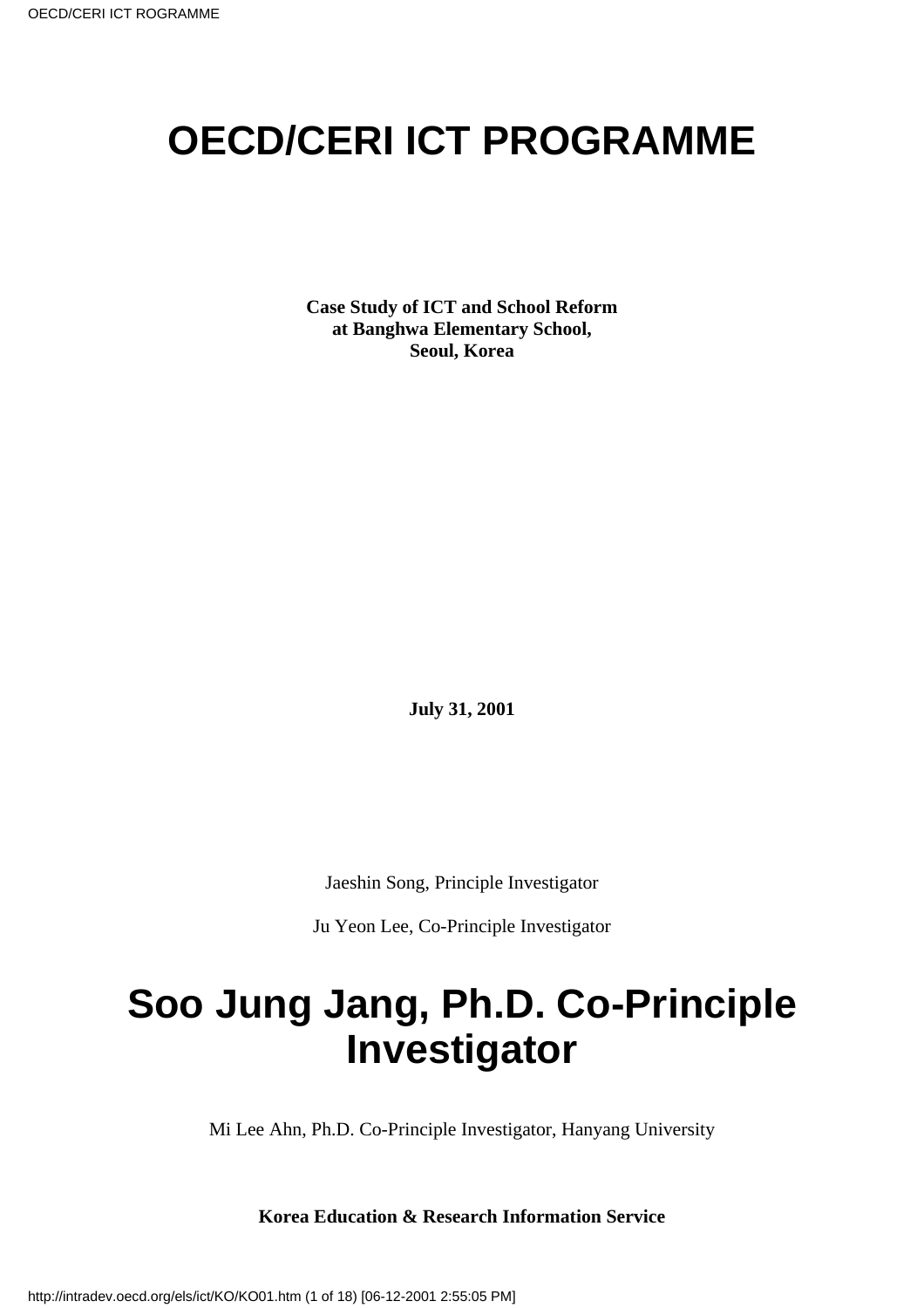#### **Seoul, Republic of Korea**

#### **Table of Contents**

- 1. **Overview**
- 1. **Past: Initial Development and Application of the ICT**
- 1. **Present: Current Application of the ICT**
- 1. **Main Hypothesis of ICT Application**
- 1. **Future Prospect of the ICT**

**Appendix A: Research Methods**

## **Appendix B: Teachers ICT Practices Survey Figures and Charts**

## **Appendix C: Other Research Related Material Index**

#### **1. Overview**

Fifth grade Social Science class. An inquiry-based learning activity with the topic of characteristics of industrial development is going on. The teacher asked students about learning objectives and how they would go about searching information. The class was divided into several groups. For each group, everyone contributed information, which was organized and synthesized with that of others to prepare a PowerPoint presentation. What information groups lacked, they got on the Internet and searched for it. Once the groups were ready, they presented their multimedia programs to other group members who compared the information with their own. (From a class observation).

I was somewhat disappointed when I first sent my kid to this [Banghwa] school. Although the school was not up to par with other schools in the area, I didnt have a choice since I lived nearby. However, I feel that a lot has changed since the integration of the ICT system. Now, I am satisfied with my kid attending this school. (From an interview with a parent of a fifth grader).

The Banghwa Elementary School is located at the outskirts of the Seoul city in a disadvantaged area. Many students come from the families that live in government subsidized apartments and/or in houses that are facing financial hardships. Since the International Monetary Fund (IMF) economic crisis in 1997, many more students have requested to be on the free lunch program. Now, things have changed drastically with the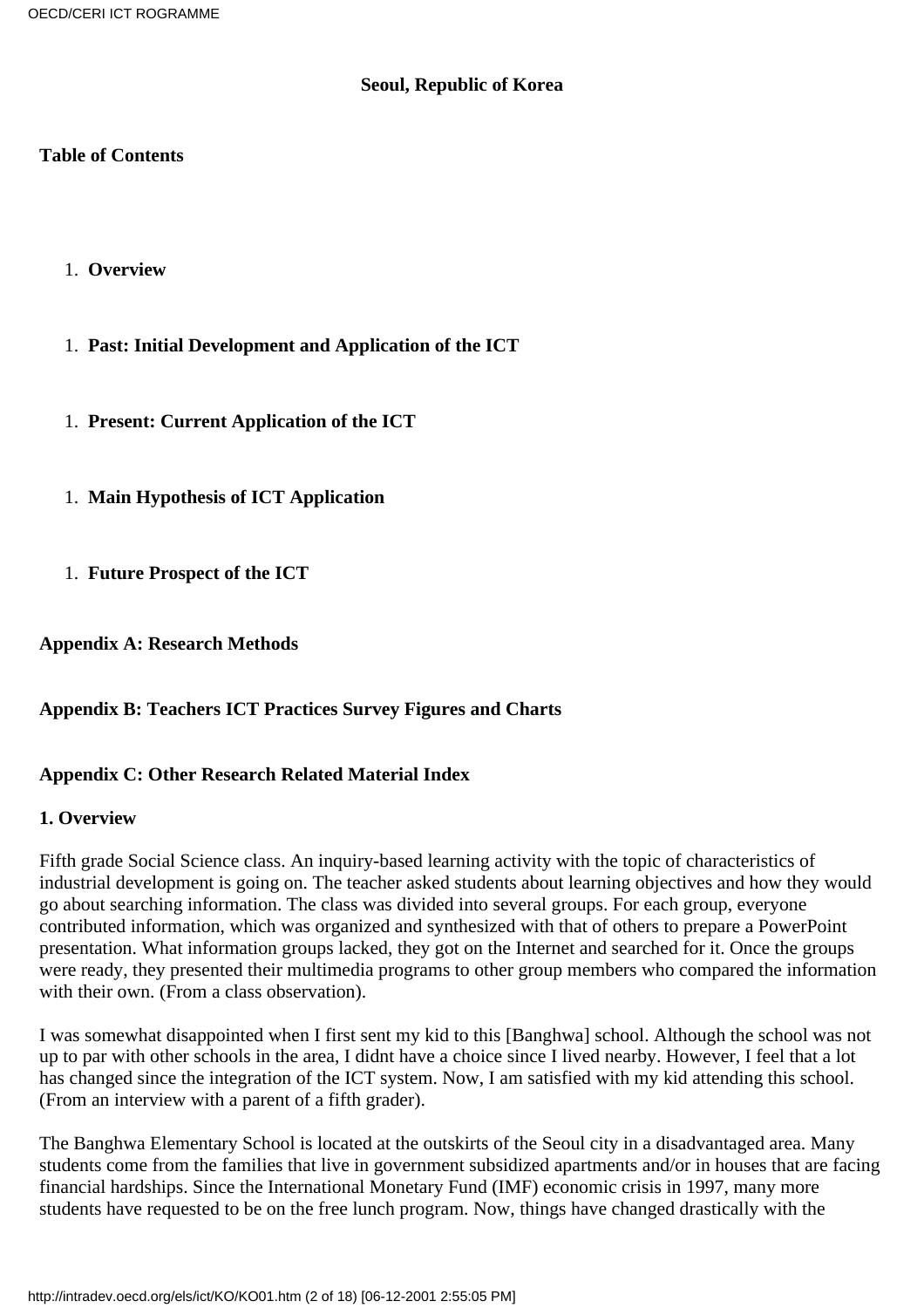integration of the ICT system, and the students have gotten used to the technology-oriented classes compared to students in other schools. The school has enthusiastically integrated ICT and is well on its way in achieving the school reform.

When a visitor enters the school through the main gate, one will face somewhat run-down buildings and dark hallways. However, one will be somewhat surprised to find personalized multimedia systems in the Computer Education Lab located right next to the faculty office. Forty state-of-the-art computers, a beam projector, a projection TV, and a screen were laid out in an efficient manner. Some Students have an after-school session in the lab. They were practicing the keyboard skills, some playing games, and others surfing the Internet. A small multimedia work area was clearly visible through the glass wall at the corner of the lab.

An open-learning classroom was located right across the hallway from the computer lab. This classroom was generally used for 3rd and 4th graders for group study. Each PC in the lab is used for groups of 6 students for surfing the Internet to gather information and for writing reports. A drastically different, in design, classrooms for 5th and 6th graders were located on the third and fourth floor of the building. These classrooms have blackboards on all sides, various bulletin boards, a schedule calendar, a supply closet, a large projection TV, and PC s for each three-desk cluster for six-student groups. The ICT was readily available to use in these classrooms.

Overall, as the entire nation recognizes the importance of integrating technology into schools, Banghwa school seemed to be one-step ahead of other schools that are just at the stage of investing funds into acquiring hardware equipment.

An opportunity for reform at Banghwa began when it received 5,000,000,000 Korea Won (approximately \$500,000) from the government for merging Ohgok Elementary School in 1999. When the school got funding, the school faced with a decision of how to best spend the money; and after discussing with the teachers and the parents, it decided to invest money into integrating the ICT and its necessary infrastructure. Also, the school voluntarily placed itself as a model school to get more government funds so it will be able to integrate better infrastructure.

The increased investment not only improved the classroom learning environment but also the school-wide reform efforts. One of the special characteristics at the school was that the two efforts were seen by the stakeholders, administrators, teachers, students, and parents as the same since the integration of the technology and the school reform started at the same time with the merger funds. The meaning of reform at the surface level was to integrate the ICT to provide standardized education for the students. At the domestic level, the meaning of the reform was to provide students with the technological skills that are necessary in the Digital Age.

Since the need for improvement in education and the integration of technology were high, the school reform and the integration of the ICT made a big step. The stakeholders started faced the circumstantial problems that arose in the reform efforts. The teachers were faced with the practical training and adoption of the system. Overall, the teachers changed the system quickly, thus the first and final adopters were getting out-of-date. The main reasons that the integration took place so fast among the teachers were due to the external pressure on the school and the teachers when the school became a model school and the infrastructure of the classrooms promoted group activities. Also, there was no apparent resistance in adopting the system although there were some at the preparation stage of developing group activity infrastructure as well as when the school volunteered to become a model school. However, with the majority of stakeholders hoping for reform, either the resistance or the opposition was minimized or ignored, especially by the administrators and the media specialists. Most teachers considered that their students would achieve higher academic ability through school innovation, and that their roles and responsibilities in the integration efforts were crucial. They recognized the pros and cons of classrooms with the ICT applications, and had pride in applying them.

For students, they felt the drastic changes taking place in the learning environments both at school and home.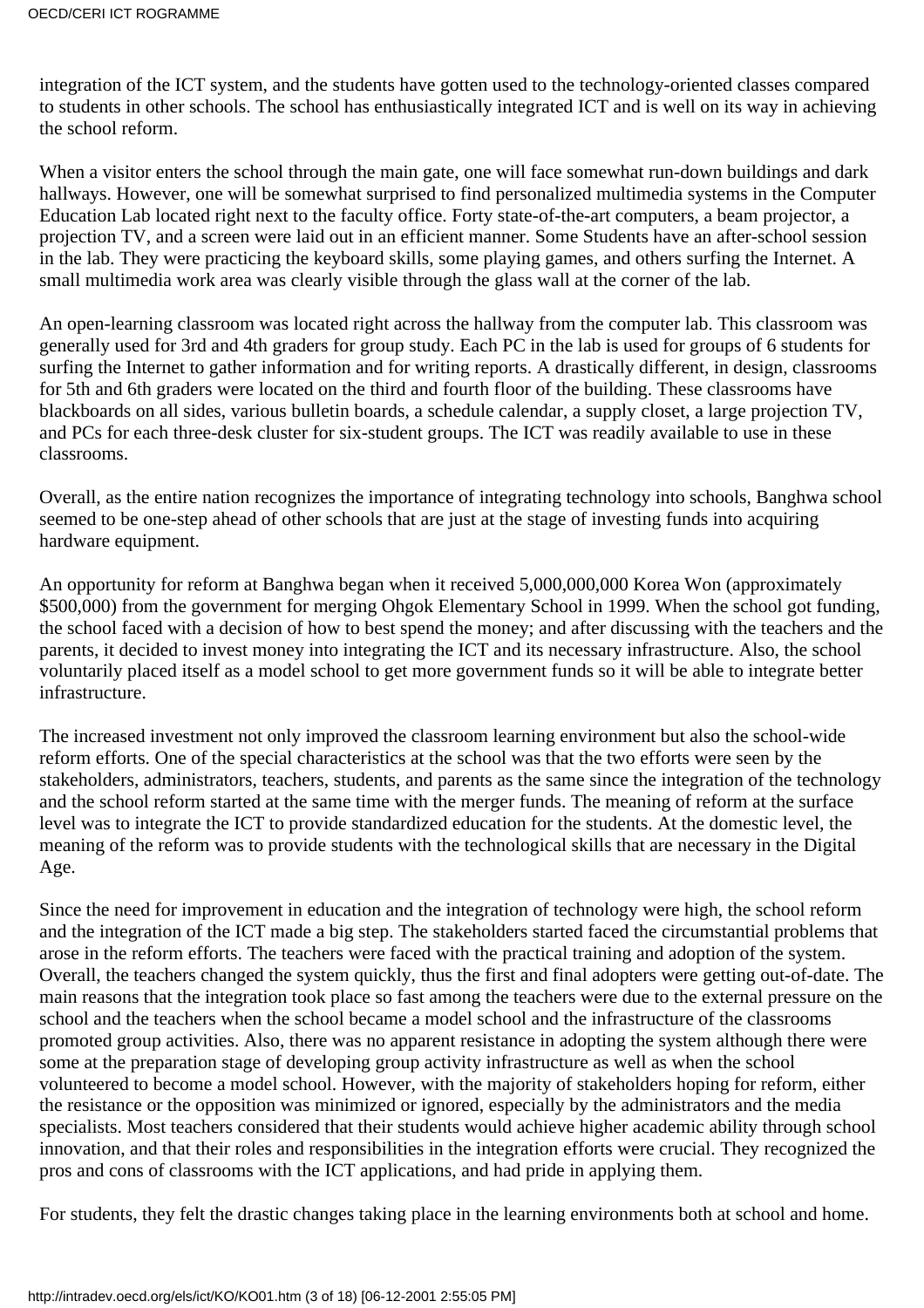With the ICT applications in the classrooms, the thirst for learning with technology was quenched, and, at home, more families were buying computers for their children. Naturally, as the access to computer increased, so did their abilities in using them. The students preferred the learning with the technology over the instructor-led directed learning. As a result of using the technology in the classrooms, the students pride in the school increased dramatically.

The parents recognized the integration of the ICT as a major development. They are getting interested in the integration of the ICT at school and in their children s education. The school Board of Directors also showed interest and expanded its roles and activities. The stakeholders expectation of the school was increased, as the evaluation of the teachers and the administrators was improved.

The integration of the ICT has other educational effects besides the improvement of teaching-learning environment. For example, the digitalization, development, and application of the student records database in counseling. Another example would be the development of the digital library, currently at the preparation stage, to improve children s reading ability.

As can be seen, in the case of the Banghwa Elementary School, the concept of the reform and the integration of the ICT has the same goal that is to improve education. All stakeholders will benefit from the changes.

## **2. Past: Initial Development and Application of the ICT**

As mentioned earlier, the initial seed for the reform of the school was planted when the government provided funds for merging another elementary school. The teachers already had the desire to reform the school, which was in dire need. The result of the school-wide survey indicated that Banghwa School needed reform more than other schools. The students basic skills level was lower than students in other schools. They were in lack of motivation, and self-study and/or explorative skills. They needed improvement in their basic skills through the extracurricular activities during after-school hours or from other diverse experiences. They didnt get any private lessons due to financial difficulties of their parents. The school needed remodeling, such as new heating and cooling system, and the staff welfare needed improvement. The faculty office had two computers, only one of which had an access to the Internet through a modem. With the current situation in the school, and lack of parents involvement and interest in their children s education, the school was in a difficult position to achieve reform by itself.

With the current problems that were implicated from the survey, a few senior teachers got together, and ideas to integrate the ICT was discussed and fully supported. The need for the integration of the ICT was realized by most teachers. When the system was implemented the teachers were faced with the system for the first time during their mandatory sessions. Although the challenges in learning the basic skills and opening their classroom observation for others were not easy, especially when they did not have a choice, all teachers simultaneously and successfully adopted the system.

So far, most administrators and the media specialists believe that the reform at Banghwa is a success due to: 1) most teachers felt the need for a reform; 2) the government fund provided necessary money; and 3) efficient teacher development and training programs to improve the quality of instruction. However, there were other obstacles and/or resistance that had to be overcome. For the administrators, hiring supportive personnel was a problem. For the teachers, the following problems had to overcome: 1) increase workload from the infrastructure installation and computer systems including maintenance of the computers and upgrading; 2) low level of system utilization; 3) conflict between the teachers who had the ability to use the electronic communication device vs. the teachers who don not know it; 4) stress from opening the classrooms for peer observation and increased workload for being a model school; and 5) inconsistency between the ICT training and its applications in classrooms.

Staff training issues were overcome with the school-wide individual training. Some teachers who advocated and helped others in the use of the ICT as a tool also reduced the workload from the teachers. And, the desire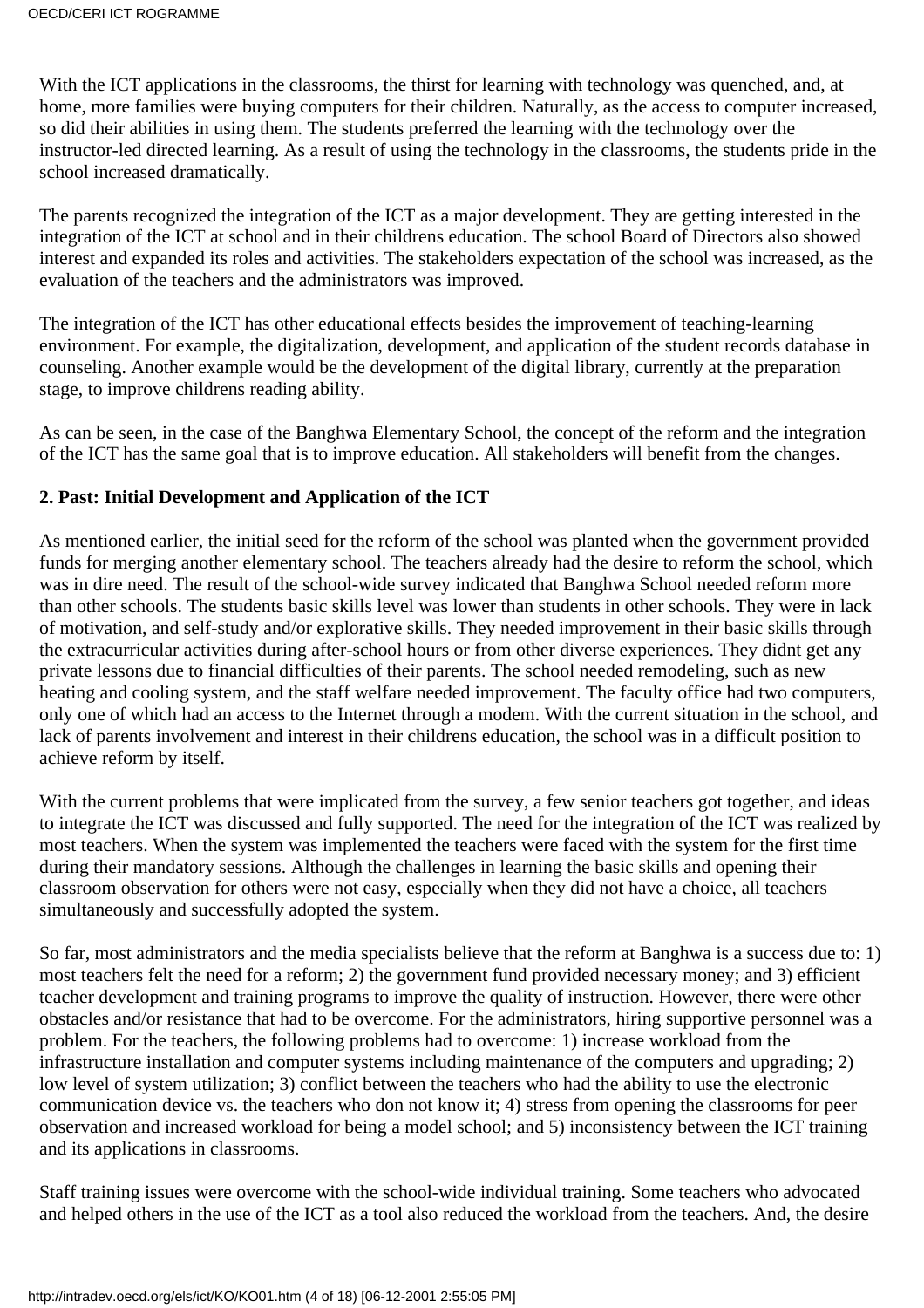to improve teaching, the stress over getting behind the technological changes in the society, and the general atmosphere of the school motivated each teacher to overcome the resistance of using and other problems that were generated from the integration of the ICT.

# **3. Present: Current Application of the ICT**

There are 170 Web-capable computers that were connected to a main and switching hubs. They are then connected to the Internet via high-speed national E1 network. As of now, firewall server and the comprehensive student database are at the final stages of development. The local area network (LAN) is completed allowing more systematic use of the technology in the classrooms and in other special operations.

The ICT can be applied in seven different learning situations:

**1) As regular classrooms**these classrooms for grades 1st through 4th are used to showcase model classrooms or for presentation. Each classroom has a projector in the center, a 8-nodes Internet connector, a VTR, a cassette player, a computer, an overhead projector (OHP), a printer, a teacher s workstation, and a supply closet.

**2) As Internet classrooms**these classrooms for 5th and 6th grades are called the Internet Classrooms because students can access the Internet for information search and for other modular activities during the class. Each classroom has a projector, a 8-nodes Internet, a VTR, an OHP, a cassette player, seven computers (one for each 6-person group), a printer, and a teacher s workstation. These equipment in the classroom allow students to access computers throughout the school days.

**3) As multimedia classrooms**these classrooms allow Internet search, word processing, and other software training as a part of regular class activities. During the after-school hours, the classroom is being used for Moms Computer Class in which parents are trained in the use of technology, or as after-school extracurricular activity classroom for faculty training. Each classroom has 40 multimedia computers, a LCD panel, a projector, a printer, a scanner, a Nepia, a screen, and three teacher stations all of which are connected via the LAN to the Edunet.

**4) As open-learning classrooms**these classrooms for 3rd and 4th grades are used for inquiry-based Sociology classes. The open-learning classroom has six computers, two teacher s workstations, seven desks for modular activities, a projector, a printer, and a Nepia.

**5) As Information Development classrooms**these classrooms are used for developing multimedia instructional materials, for sharing information with peers via electronic communication devices, and for developing and using the student databases.

**6) As a digital library**although it is still in the development stage and is not being used actively, the plan is to allow 4th graders to use the classroom during the after-school hours.

**7) As cyber-counseling classrooms**these classrooms in conjunction with a comprehensive student database are used for counseling problematic students who need more attention and guidance. However, due to lack of personnel in counseling area, it is yet to be used actively. The plan is to use parent volunteers to operate the counseling room.

In order to achieve the goal of integrating the ICT system, the school needs to get more support to overcome the following:

- **Technical expertise problem:** Immediate hiring of technical experts is needed to maintain hardware 1. and electronic communication problems, maintaining systems, and other technical problems that were the main sources of teacher stresses, frustration, and workload.
- **Financial problems to purchase or maintain equipment:** Current level of hardware and other 2. physical equipment are satisfactory for now, however, with new technology everyday more funds are needed.
- **Problem with providing software and other teaching-learning materials:** More software is needed 3. to use with the ICT in other subject areas besides the Sociology classes. Financing development of the teaching-learning materials including subscription fees to the Web sites are needed. Also, purchase of supplies and materials for developing instructional materials are needed.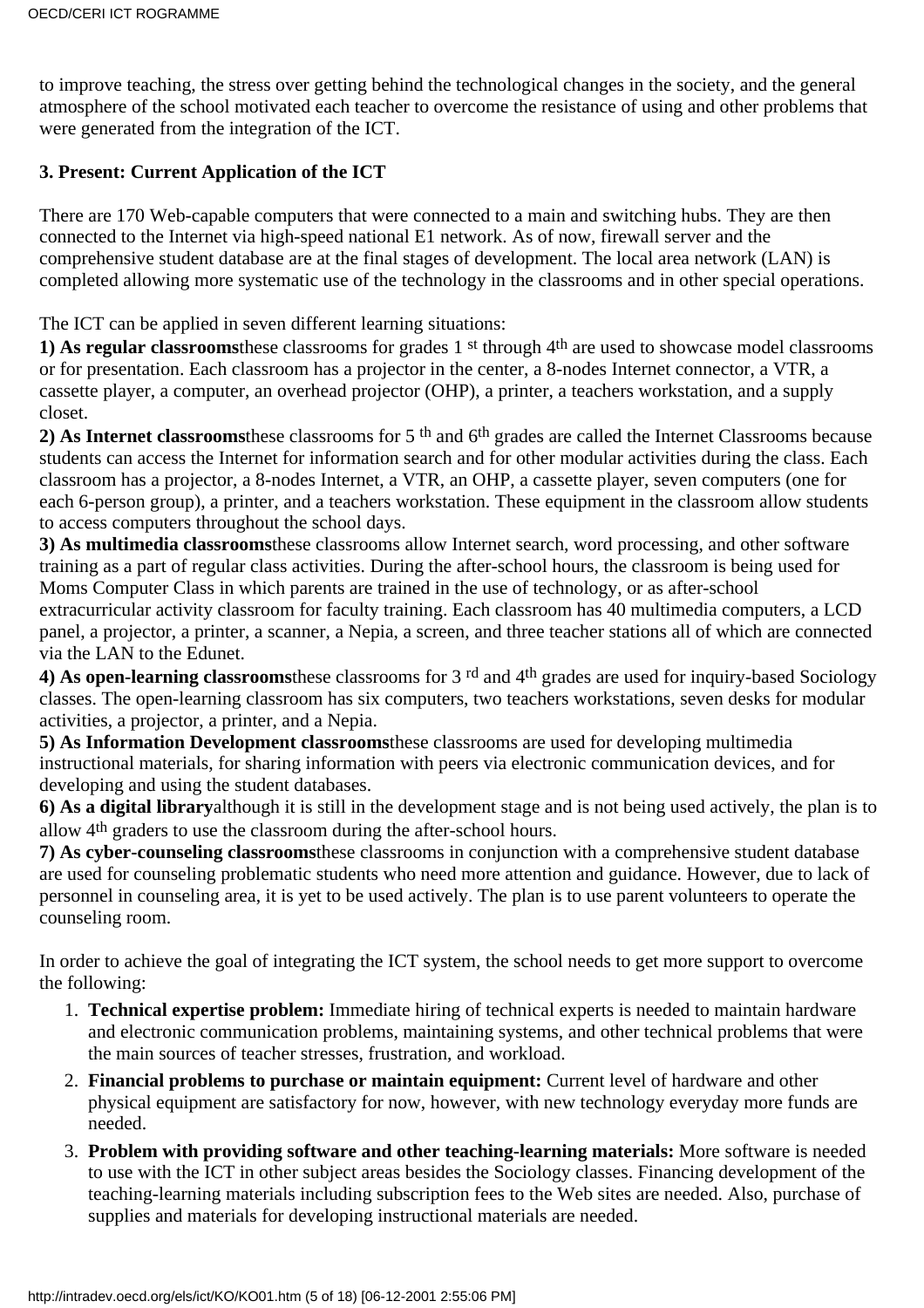**Problem in system securities:** Even during the survey and observation for this study, the Internet went 4. down a few times, so teachers could not conduct the class activities as scheduled.

In order for the ICT to be used more effectively in the classrooms, the teachers ability to use ICT is very important. According to the Teachers ICT Use Activities Survey, the teachers computer usage abilities were: document production (73%), Internet use (76%), exchanging emails (70%), presentation (53%), drawing and chart making (36%), Web page development (36%), database application (43%), database development (20%), and other activities. The computer activities that the students spend the most time are searching for information, word processing, and presentations. The survey showed that over 90% teachers felt that they had good computer skills. However, the survey indicated that the teachers did not use as much of bulletin boards, discussion forums, and other technological tools that are relatively easy to use, but are effective in online communications.

The use of computers in the areas that required higher technical skills, such as graphic programs, database, spreadsheet, the utilization rate was even lower. This indicates that the teachers are not using the system at its optimal utilization to improve the teaching and learning. Instead, the teachers are using the system merely for collecting and organizing information and copying and pasting information in a word processor or for a presentation. This indicates that the system is not being used to organize information, to self-critique and/or evaluate information, and to synthesize their own ideas and opinions in an indirect way. In another words, the systems need to be used to develop higher thinking skills. The main reasons for the lack of the system usage in higher thinking skills are: 1) the system implementation is relatively new; 2) the teachers technical skills gained is only based on the training that were provided; and 3) more time is needed for teachers to accumulate skills that would utilize the system more effectively and efficiently.

## **4. Main Hypothesis of the ICT Application**

The purpose of this study was to find the information in the following: 1) the relationship between school reform and the ICT system; 2) to articulate the conditions that are needed for the ICT to work as a catalyst in school reform; 3) to articulate the necessary supporting resources that are needed to effectively use the ICT system to reform; and 4) to articulate, if any, the negative aspects of using the ICT in learning as well as optimization of the school function. In order to achieve the purposes of the study, the following five hypotheses and opposing hypotheses are presented and articulated to either support or reject it.

**A. Hypothesis:** Technology, including the Internet is a strong catalyst to reform and improve education. The opposing hypothesis is, The true improvement is found in schools which uses the technology as a supplement to their materials, not as a catalyst; and, improvement is achieved when technology is applied in a specific educational problems.

In the case of Banghwa Elementary School, the reform meant providing the students who didnt have access to the technology either at home or at school, the technological abilities to keep up with the changes that are taking place in the society. As mentioned earlier, the school was one of the typical, run-down schools in the suburban Seoul. There were many at-risk students whose teachers had difficulties in dealing with them. The school also needed to change its image to somewhat promising than what it was. The need to change its image was one of the driving reasons why the school chose to integrate the ICT system as a part of the reform (from an interview with a media specialist).

At Banghwa School, both the school reform and the integration of the ICT were developed simultaneously. For this reason, all stakeholders accept the concept of reform as the same as integration of the ICT system. The school needed improvements in all aspects of the school. In particular, the school s problem in the integration of the technology and the ability to apply it was much inferior to other schools. Most teachers felt that it was important that the students learn the necessary technological skills, and that the school should be the one to provide the skill. Thus, in a way, the decision to spend the matching funds was a simple one. The money was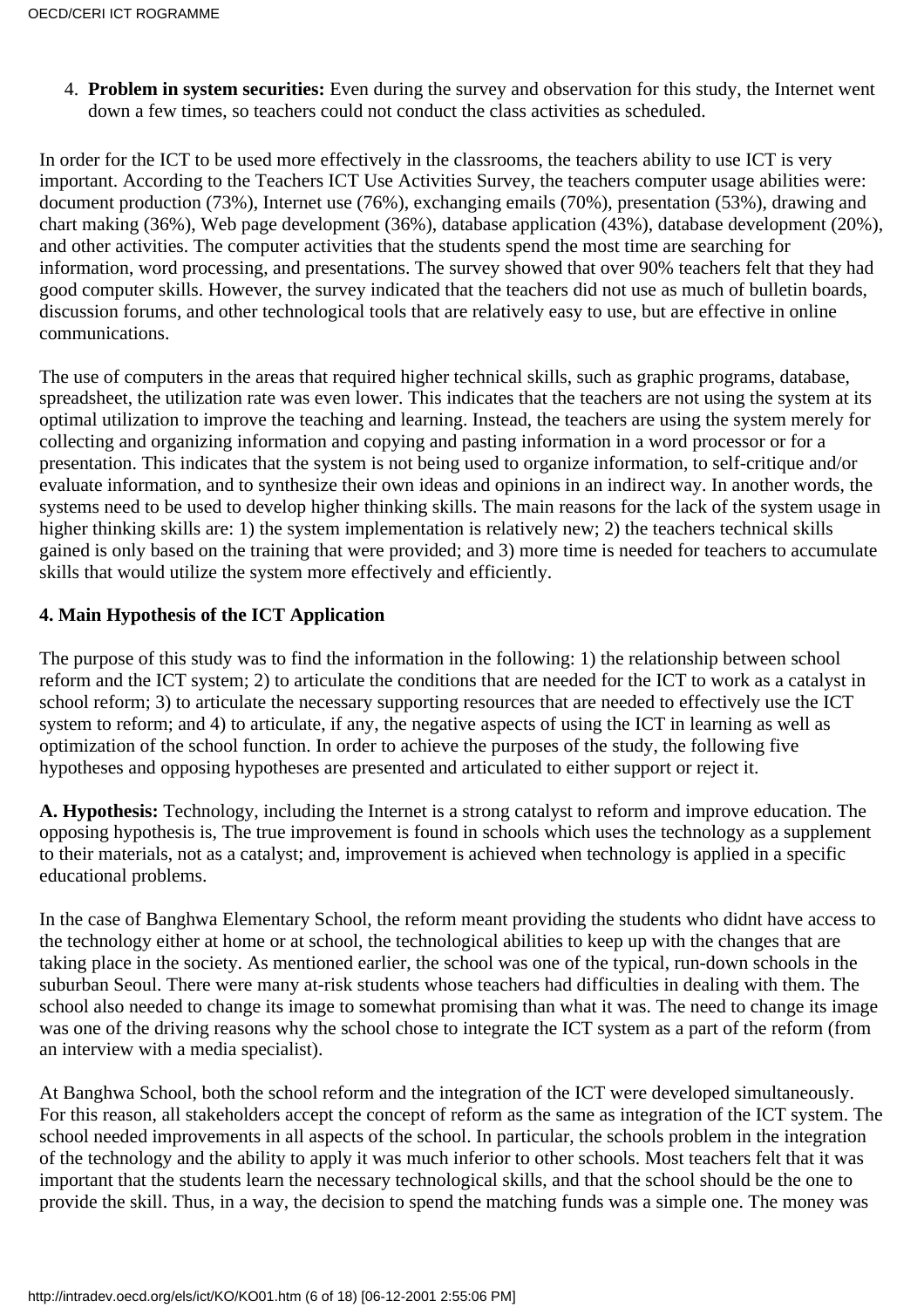spent in integrating technology, and the ICT became a catalyst in counseling students, digitalization of the library, improvement in teaching-learning methods, and other general areas in the school. Therefore, in the case of Banghwa School, the hypothesis that the technology, including the Internet is a strong catalyst to reform and improve education was accepted.

**B. Hypothesis:** The proliferation of the reform/improvements with the application of the ICT system is closely guided by the typical reform/improvement model suggested by Rogers (1995). The opposing hypothesis is, Technological reform works differently from the typical reform model; and, therefore, it will show a different proliferation outcome than the one obtained from the original model.

It was frustrating that the school was not able to provide technological environment for the students due to financial difficulties of the school and its community. The community members had strong conviction among the school community to provide such environment to the students. There was no resistance among the teachers in providing technological environments. Teachers realized the need to keep up with the changes that are taking place in the Digital Age. Although teachers had pressure to open up the school for observations due to being a model school, they were more committed to learn to keep up with the current development (from an interview with the director of information systems).

Teachers complained of increases in chores to beautify the classrooms and the school for the observers (from an interview with the B teacher).

According to Rogers, the process of reform is established when the stakeholders pass the word of reform to everyone involved in the system. However, in the case of Banghwa School, the process of reform was different from Rogers argument. At Banghwa, most teachers already felt that there was absolute need for a reform. The ICT director and some senior teachers advocated ICT implementation and developed ICT-related training programs. As a result, along with the cant fail situation as a model school and the efficient and effective computer lab and network structures, almost all teachers adopted the system simultaneously. In looking at the case of Banghwa, the traditional reform model of Rogers is not confirmed. Therefore, the study supports the opposing hypothesis of Technological reform works differently from the typical reform model; and, therefore, it will show a different proliferation outcome than the one obtained from the original model.

**C. Hypothesis:** The successful implementation of the ICT depends on the level of teachers ability to integrate it in their teaching-learning situation. This hypothesis states that teachers mediate the use of ICT and that the ICT s intellectual value is strongly related to the teachers ability. The opposing hypothesis is, The successful adoption of the ICT is determined by the school s technological infrastructure and the students ability to use the ICT rather than the teachers abilities.

In answering the survey questions focusing on ICT in teaching and learning, and on the feasibility of conducting a class without the ICT system, teachers replied:

- Rely on the system for 50% of the time, from class preparation to applying it in teaching and learning situations. However, it s possible to conduct a class without ICT.
- Rely on it heavily. It would be inconvenient without ICT. Teachers do not have to talk all day. Since the students are able to find the information, teachers do not have to hold students hands every step of the way.

In answering the survey questions focusing on academic achievements, and the process of achieving improvements, teachers replied:

- The key component of the class is the teachers, and, therefore, teachers need to invest much time in preparation of the class. Teachers wanted a workload cut, and they did not want to spend their time in using and/or maintaining equipments, and thought that the media specialists should take care of them(this comment was from a teacher who had a negative opinion of the ICT integration).
- School has a tendency to emphasize the use of ICT, and less on the content of the class. There is a need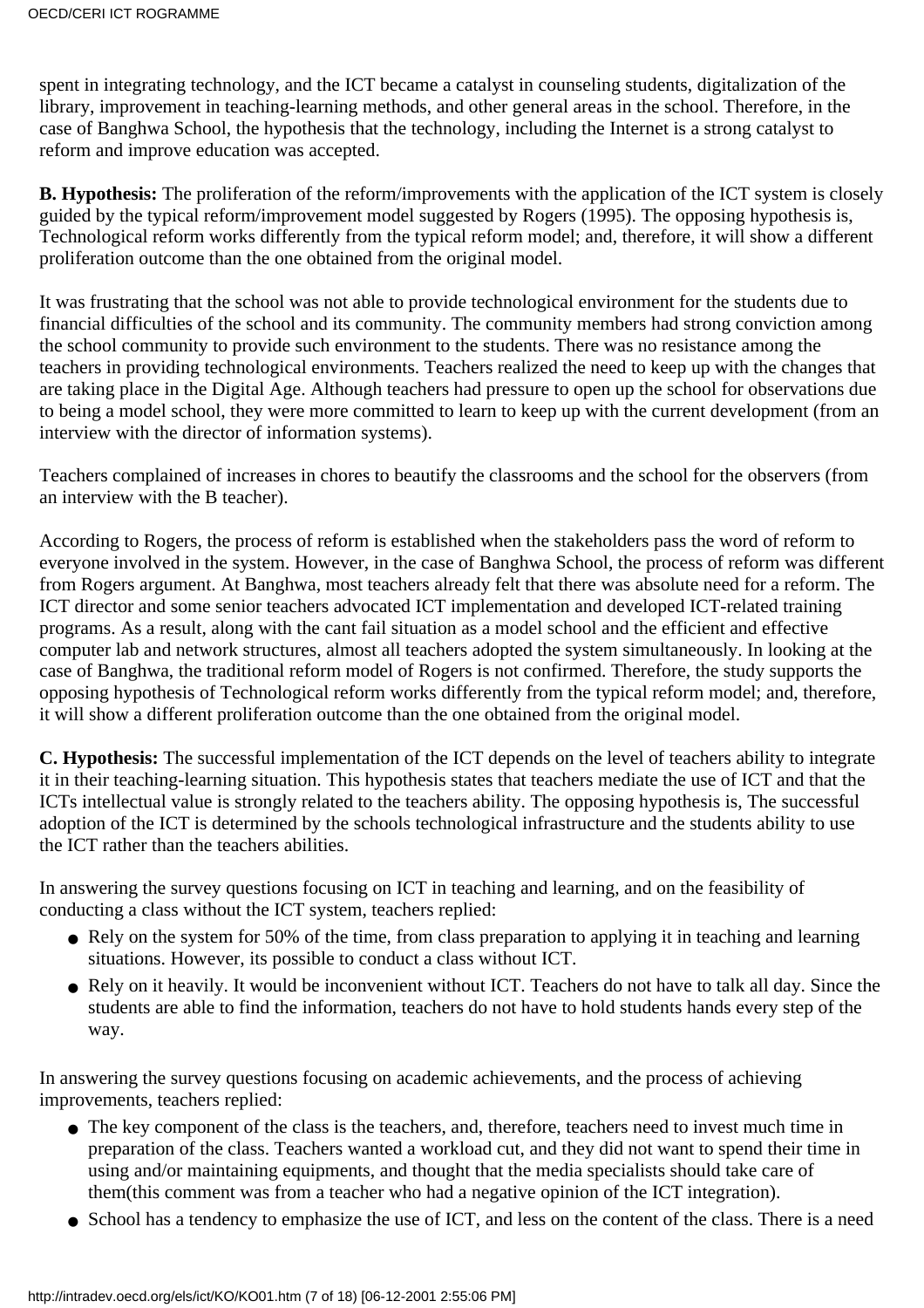to develop and apply assessment techniques to measure the success or failure of achieving the objectives for classes that used the ICT system (this comment was from a teacher who had a positive opinion of the ICT integration)

• The teachers skills need to be improved. Every teacher needs to have technical abilities or know-how to use the ICT system. There is a great need to share information regarding development of instructional materials (this comment was from a teacher who had a positive opinion of the ICT integration).

In the case of Banghwa, the technology infrastructure was a crucial aspect of the school reform. It is too early to assess the success or failure of the reform efforts, which may be more evident when the current second implementation year is completed. During the first implementation year, while the basic infrastructure was being completed, a teaching model for Integration of the ICT for inquiry-based Sociology was developed, and was posted to the Edunet to share nationwide. However, there were many overloading personnel problems in the process of developing the teacher training, teaching material, and establishing the infrastructure.

The learning activities and achievement were a result of interactions among one another. The Internet should be used as a tool in achieving the learning objectives, not a sole activity in the classroom. The ability to use the ICT is dependent on the positive mindset of teachers, and the actual quality of lessons is dependent on the teachers attitude and abilities. On the surface, there was no difference in negative teachers and positive ones toward ICT use. However, the learning outcomes showed a difference between negative teachers and positive ones. The negative teachers placed the value of the ICT as a useful tool in making teachers work easier while positively-inclined teachers placed the value of the system as a tool to systematically organizing, critiquing and evaluating ideas to support higher-level cognitive frameworks. Therefore, this study supports the hypothesis that the successful implementation of the ICT system is dependent on the teachers ability to use the system.

**D. Hypothesis:** The gap between the haves vs. have-nots on the knowledge divide should not increase if there is an equal access to the ICT system. The opposing hypothesis is, The gap between the haves vs. have-nots on the knowledge divide should not increase if there is an equal access to the ICT system.

In answering the question whether high ability students and the low ability students would use the technology in an equal manner, the survey reports:

- At present, among the PC owning students, one-third uses modems to get online while the other two-thirds uses high speed bandwidth networks. It is evident that when an assignment given, the outcome is likely be different depending on the equipment used. In another words, the important considerations made in the access to technology that is varied depending on students socioeconomic status.
- The school provides an equal access to the technology. Even during the class, students are given an equal amount of time on computers by taking turns. However, high ability students, even in equal access time, become more independent users of the computer and the Internet, and, as such, better uses the technology compared to low ability students.

As mentioned earlier, the unique characteristics of Banghwa School is that even though overall students have low socioeconomic status, there is a conflict between the students whose families are relatively better off versus whose families are not. Most teachers believe that the socioeconomic difference would also make a difference in the access and the use of the ICT. One of the reasons that the school actively implemented the system is to reduce the access difference between the two groups. In order to compensate the lack of access to students whose families have lower income, after-school programs and special programs for gifted students were provided. However, even with extracurricular programs, the difference in the ability levels of these two groups of students did not decrease.

The difference in the technical abilities was apparent when access to home computers was low. In general,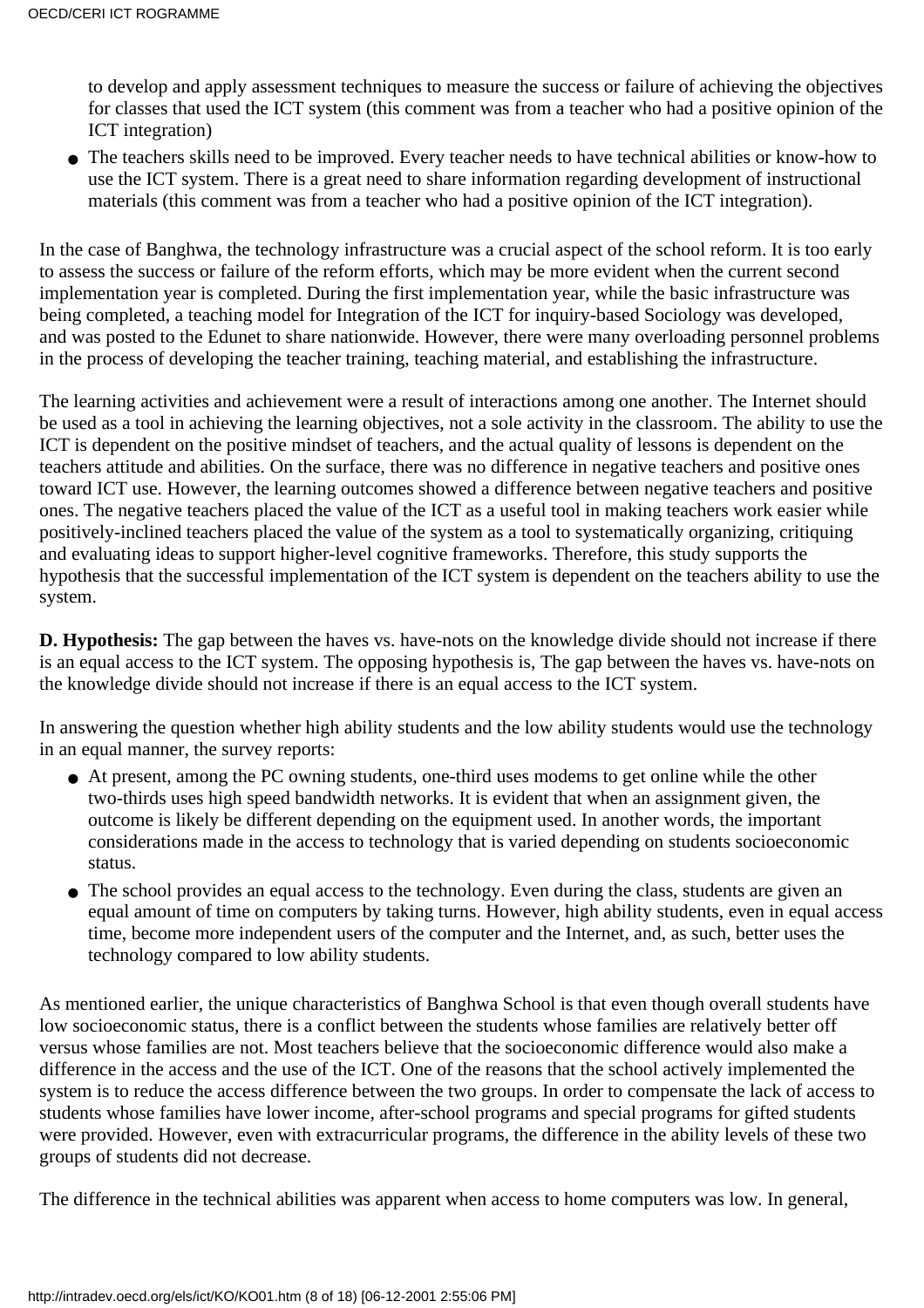students from the higher-income families had more convenient access at home, as well as private tutoring through other private institutions. And, in general, parents of high skill level students show more interest and support in their children computer education. In addition, students with lower ability generally used the computers and the Internet for playing games and chatting, whereas, higher skill level students tend to use the same for searching information and for learning. Therefore, the hypothesis that there is no difference between the students from higher-income level and the lower-income level when equal access is given is not confirmed in this study. The access to computers and other technological equipments means access from home as well as from the school. Therefore, the absolute equal access to technology is difficult to be achieved due to students socioeconomic disparity.

**E. Hypothesis:** The successful operation of the ICT system in the classrooms will help students achieve higher learning skills although the quality of the instructional materials is low. The academic achievement depends on the teachers roles and the schools expectations (goals) not on the instructional materials and the information gathered from using the ICT system. The opposing hypothesis is, The use of the ICT will lower the academic achievement due to wasted time spent on reviewing low-quality web materials

In order to confirm that the hypothesis is acceptable, there should be an agreement of how to measure the successful implementation of the ICT. For successful learning, many conditions are required. One of the conditions is active interaction with the students. Even if high quality material is used, if it is directed by the teacher to the students, a successful learning outcome is not achieved. In fact, many teachers are using the PowerPoint to deliver lessons or summarize the lessons. The teachers who are using the system to deliver instruction consider that they are actively using the system, and did not consider the active interaction with the students as an important part of successful lessons. Also, these teachers used the CD-ROM titles to replace a teaching instead of using it as a part of an organized lessons. Students also thought that they are learning when they searched for and copied information from the Internet. They are lack of advanced skills in validating, synthesizing and analyzing information through critical evaluation. Due to classroom infrastructure, however, there were small group activities. Group members lacked collaboration and cooperation for problem solving, and the distinction between the active participants and non-active participants were clear. In this regard, the successful ICT implementation is dependent on the activities of the teachers and the expected goals of the school.

Even then, the variety and quality of instructional materials are important aspects of successful ICT implementation. Even if the infrastructure is established and the teachers abilities are high, if the quality of the courseware is low, the students will lose academic achievements and waste time in searching for low quality information. In fact, most teachers requested support for developing instructional materials, and the ability to share the information as a part of the ICT functions. As mentioned, for successful implementation of the ICT is to be achieved, many factors such as teachers roles and abilities, schools expected goals, the quality of the ICT instructional materials, students abilities, etc. are required. Therefore, the hypothesis is not supported in this study.

## **5. Future Prospect of the ICT**

The school was appointed as a model school in March 2000, and the infrastructure was completed within the first year. The second year began since March 2001, and is now in the middle of the second year. The main goal of the second year is the smooth ICT operation. To achieve the goal, a number of objectives have been set up: 1) articulation of the goals of using the system; 2) clear guidance and supplementation of the Internet information in the classrooms; 3) development of the Internet information index; 4) development of instructional materials and posting that to the Edunet; and 5) increase in the computer abilities of the students by providing context-based training, engaging students in information search and Homepage development contests, issuing word processing skills certification, etc. Since the ICT implementation is taking place although the conditions were not favorable, the reform case at Banghwa should provide many informative know-how to many schools in similar cases or to schools that want to advance in ICT implementation. To continue the successful reform through the ICT implementation, more organized support in the following areas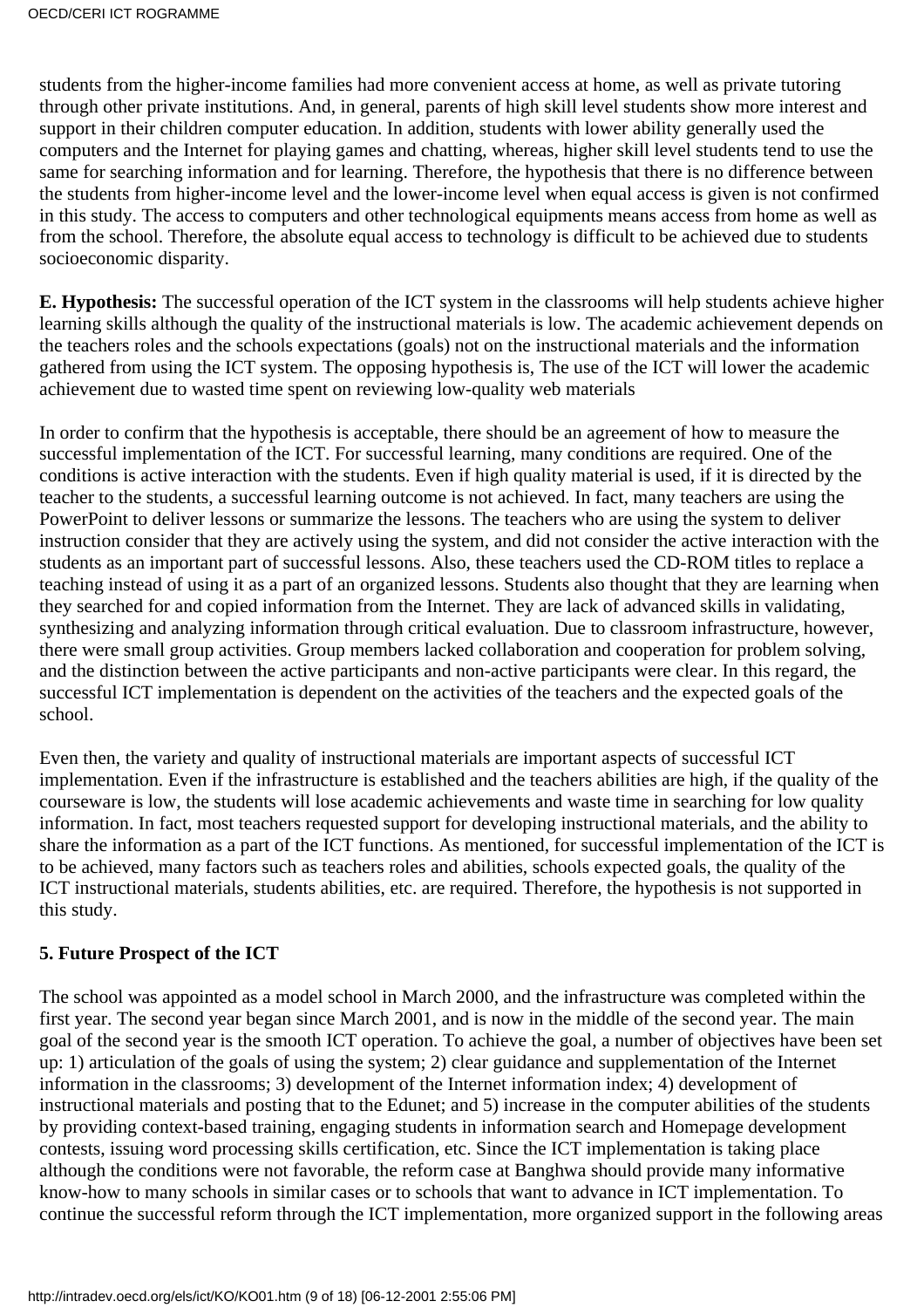#### are required.

First, an increase in the number of expert personnel is required. The increase in the expert personnel was the most requested support by the administrators and teachers. The main reasons were to provide the technical computer and Internet support, to develop programs or the instructional materials that the teachers needed, and to provide consulting for teaching-learning methods. The current technical problems that have been the source of work overload and stress will not be solved with the current teachers or volunteers. Second, continued financial support to purchase and/or maintain hardware to keep up with the changes that are taking place in the society is needed. The new developments of the hardware are quick, and there is a need to provide more equipment, structures, and upgrade. Third, continuous and practical teacher training is needed. The previous training programs focused on learning the basic ICT skills. The new training programs should focus on the effective ICT use in teaching-learning. These training programs should be provided continuously to improve the overall ICT effectiveness. Also, appropriate incentive programs to encourage teachers in voluntary involvement are required. Lastly, development of various teaching-learning materials is needed. A program to allow easy access to the subscription-based Internet sites are needed as well as a systematic approach in sharing the information among the peers is needed.

In conclusion, the systematic support described will not be established in a short time, but articulation of the needed support structure will provide an important insight for the government to consider to achieve the successful implementation of the ICT and school reform.

## **Appendix A: Research Methods**

The research procedures and methods used at the Banghwa Elementary School are described in the following: it became a model school in a short time by achieving solid reform due to organization of the learning support system, ICT integration, and strong policy promoting ICT use. This research is a short-term school reform study focusing on the ICT integration. Three schools were selected and a three-member research team was assigned to each school. Before the actual research began, a preliminary meeting was held to provide teachers with the research introduction as well as discussing the meeting schedules for interviews and observations. With the help of the administrators and the media specialists, interviewees principal, media specialist, staff, parents, and students were selected.

The study was conducted for five consecutive days from March 27, 2001, to March 31, 2001. Research methods were classroom participation observations, outside observations, document analysis, and interviews. For interviews, the contents of the interviews were taped with the prior permission from the interviewees. The recorded tapes were labeled with the name of the interviewees, date and time, grade level, etc. The purpose of the classroom observations was to observe and to collect the evidence of how the ICT was being used during the classes. One or two observers in the classroom videotaped the whole class, and the tapes were labeled with the Classroom Observation Form. The outside observations were conducted at the principal s office, faculty office, and hallways. Information from various bulletin boards were pictured for evidence.

Besides these methods, a survey involving all teachers was conducted to find the status of teachers use of the ICT, and school operation manual usage, Homepage, school newspaper, and other students produced ICT documents were collected. The following is the detailed schedule of interviews and observations that took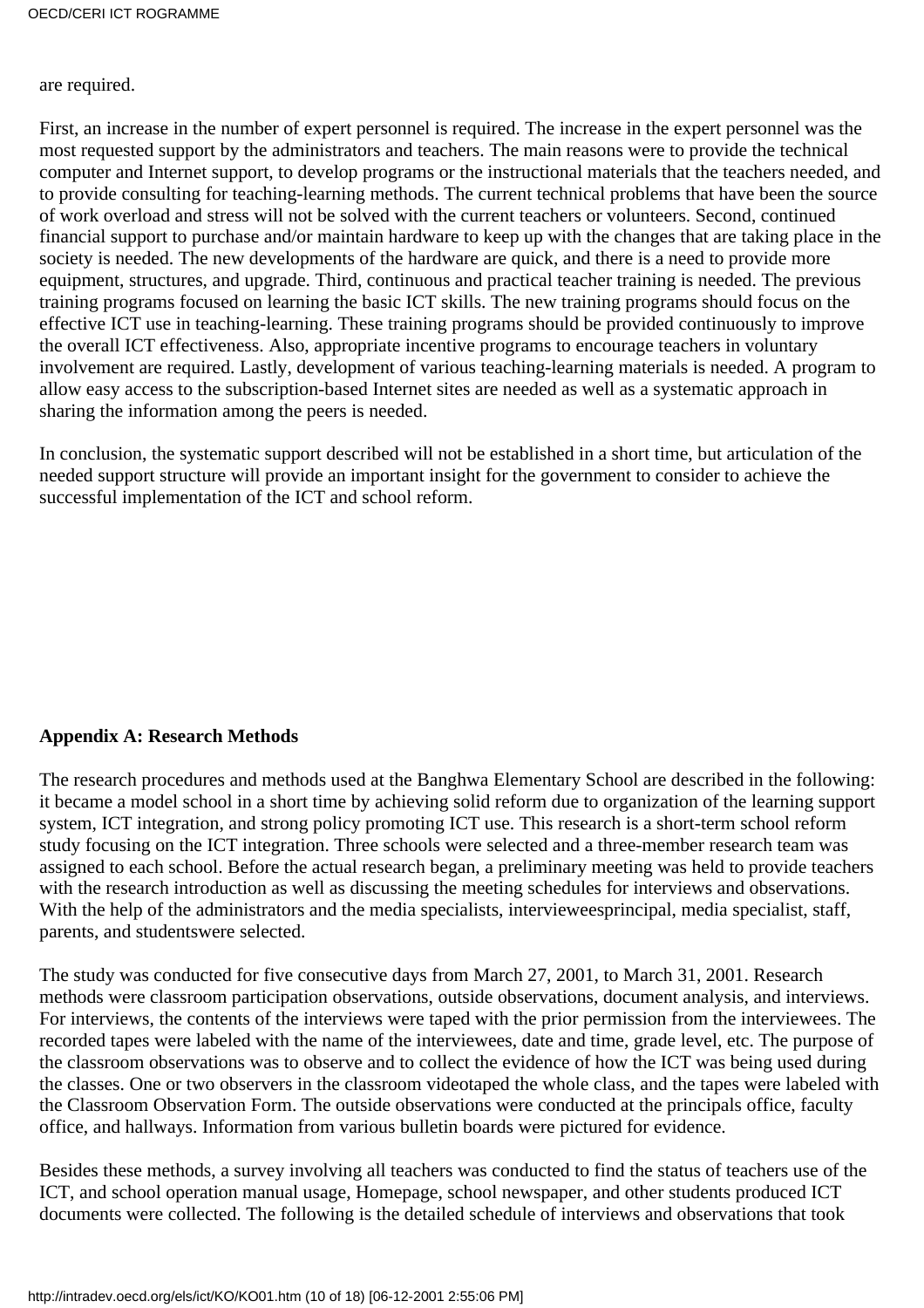place at the school.

The following figure is the detailed data collection schedule:

| <b>Schedule</b> | <b>Researcher</b> | A day s program                                                   |
|-----------------|-------------------|-------------------------------------------------------------------|
| Day             |                   |                                                                   |
| 3. 27. Tue      | Jung Heun         | Interview principal : Jung Heun Joo                               |
|                 | Joo,              | Interview 2parents 2 group                                        |
|                 | Soo Hyun          | : Jung Heun Joo, Soo Hyun Yeon                                    |
|                 | Yeon              | Interview technology specialist : Soo Hyun Yeon                   |
| 3.28. Wed       | Jung Heun         | Interview(teacher)                                                |
|                 | Joo,              | Interview 2 teacher 2 group: Jung Heun Joo                        |
|                 | Soo Hyun          | Interview 2 teacher 2 group: Soo Hyun Yeon                        |
|                 | Yeon              |                                                                   |
| 3.29. Thu       | Jung Heun         | <b>ICT</b> Practices survey for teachers : 30 persons             |
|                 | $Joo$ ,           | Outside of classroom observation                                  |
|                 | Soo Hyun          | : Soo Hyun Yeon, Jung Heun Joo                                    |
|                 | Yeon              |                                                                   |
| 3.30. Fri       | Jung Heun         | $(AM)$ 3, 4 Grade Observation 6 Classes $(2, 3, 4 \text{ Class})$ |
|                 | Joo,              | : Jung Heun Joo, Soo Hyun Yeon, Hye Kyung Park                    |
|                 | Soo Hyun          | $ $ (PM) Interview 6 students 2group                              |
|                 | Yeon,             | : Hye Kyung Park                                                  |
|                 | Hye Kyung         |                                                                   |
|                 | Park              |                                                                   |
| 3.31. Sat       | Jung Heun         | 5,6 Grade Observation 6 Classes (2, 3, 4 Class)                   |
|                 | Joo,              | : Jung Heun Joo, Soo Hyun Yeon, Hye Kyung Park                    |
|                 | Soo Hyun          |                                                                   |
|                 | Yeon,             |                                                                   |
|                 | Hye Kyung         |                                                                   |
|                 | Park              |                                                                   |

# **Appendix B: Teachers ICT Practices Survey Results in Figures and Charts**

| How comfortable are you with using a computer to do each of the following? |             |             |          |                         |                |  |
|----------------------------------------------------------------------------|-------------|-------------|----------|-------------------------|----------------|--|
| Contents                                                                   | Very        | Comfortable | Somewhat | Not at all              | N <sub>o</sub> |  |
|                                                                            | comfortable |             |          | comfortable comfortable | answer         |  |
| $\sqrt{1}$ . Write a paper                                                 | 6(20.0)     | 16(53.3)    | 6(20.0)  | 1(3.3)                  | 1(3.3)         |  |
| 2. Search information on the web                                           | 7(23.3)     | 16(53.3)    | 7(23.3)  | $\theta$                | $\theta$       |  |
| 3. create and maintain web pages                                           | 2(6.7)      | 9(30.0)     | 10(33.3) | 9(30.0)                 | $\Omega$       |  |
| 4. use a database                                                          | $\theta$    | 13(43.3)    | 9(30.0)  | 8(26.7)                 | $\Omega$       |  |
| 5. develop a database                                                      | $\Omega$    | 6(20.0)     | 8(26.7)  | 15(50.0)                | 1(3.3)         |  |
| 6. send and receive e-mail                                                 | 9(30.0)     | 12(40.0)    | 8(26.7)  | $\Omega$                | 1(3.3)         |  |
| 7. write a program                                                         | $\Omega$    | 6(20.0)     | 13(43.3) | 11(36.7)                | $\theta$       |  |
| 8. draw a picture or diagram                                               | 5(16.7)     | 6(20.0)     | 14(46.7) | 5(16.7)                 | $\Omega$       |  |
| 9. present information                                                     | 6(20.0)     | 10(33.3)    | 11(36.7) | 3(10.0)                 | $\theta$       |  |
| $\left  (e.g., use PowerPoint or equivalent) \right $                      |             |             |          |                         |                |  |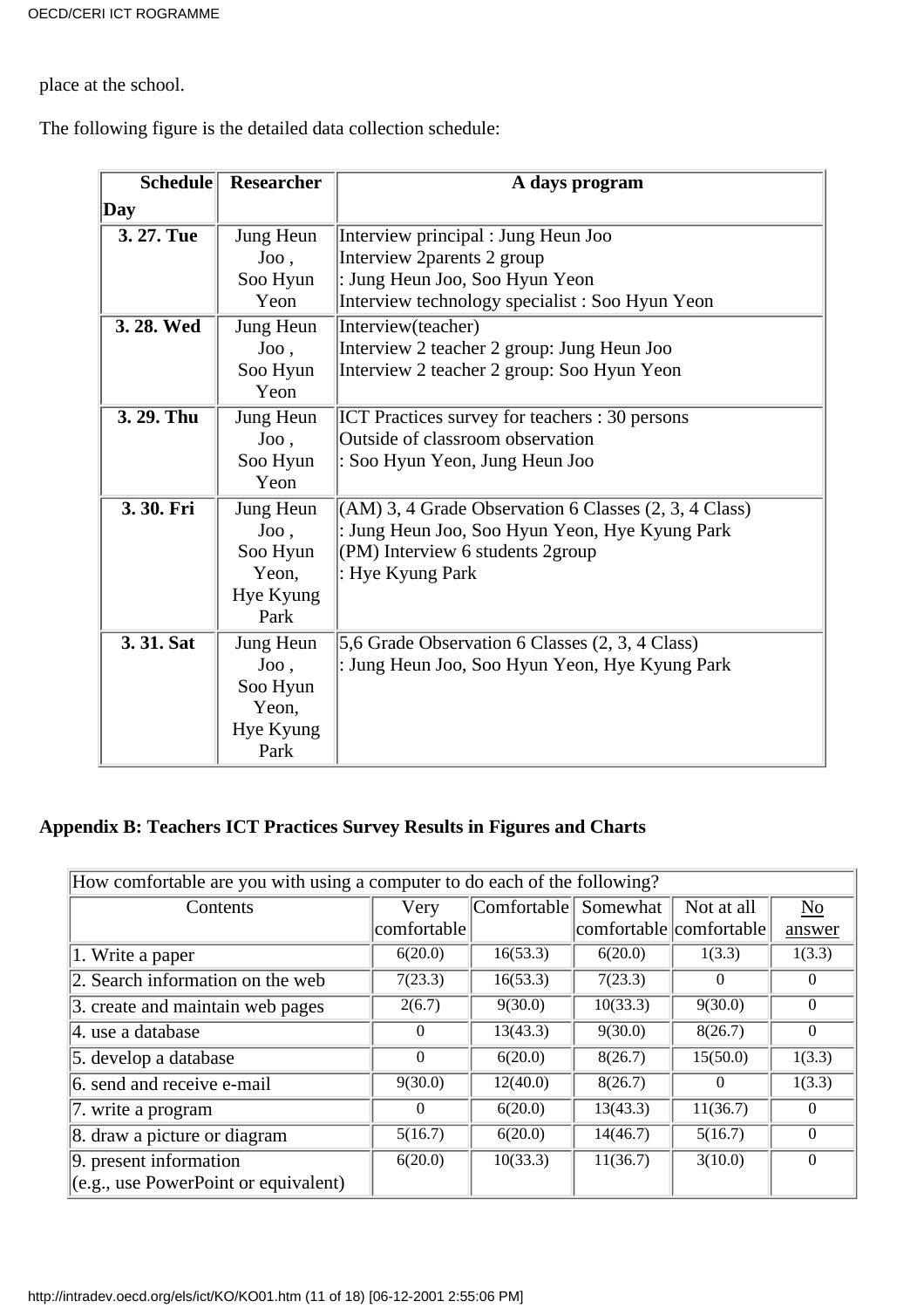

| How important is each of the following computer-related skills for your teaching? |           |           |          |                |                |  |
|-----------------------------------------------------------------------------------|-----------|-----------|----------|----------------|----------------|--|
| Contents                                                                          | Very      | Important | $So-so$  | <b>Not</b>     | N <sub>o</sub> |  |
|                                                                                   | important |           |          | important      | answer         |  |
|                                                                                   |           |           |          | at all         |                |  |
| 10. write a paper with a word processor                                           | 5(16.7)   | 17(56.7)  | 8(26.7)  | $\overline{0}$ | $\theta$       |  |
| 11. search for information on the                                                 | 13(43.3)  | 15(50.0)  | 2(6.7)   | $\theta$       | $\Omega$       |  |
| <b>WWW</b>                                                                        |           |           |          |                |                |  |
| 12. create Web pages                                                              | 1(3.3)    | 13(43.3)  | 15(50.0) | 1(3.3)         | $\theta$       |  |
| 13. use a data base                                                               | 2(6.7)    | 14(46.7)  | 9(30.0)  | 4(13.3)        | 1(3.3)         |  |
| 14. develop a data base                                                           | $\Omega$  | 7(23.3)   | 19(63.3) | 4(13.3)        | $\theta$       |  |
| 15. send and receive e-mail                                                       | 5(16.7)   | 20(66.7)  | 5(16.7)  | $\theta$       | $\theta$       |  |
| 16. write a program                                                               | 1(3.3)    | 11(36.7)  | 14(46.7) | 4(13.3)        | $\overline{0}$ |  |
| 17. draw a picture or diagram with a                                              | 3(10.0)   | 15(50.0)  | 11(36.7) | 1(3.3)         | $\Omega$       |  |
| graphing/drawing application                                                      |           |           |          |                |                |  |
| 18. present information                                                           | 6(20.0)   | 19(63.3)  | 4(13.3)  | 1(3.3)         | $\overline{0}$ |  |
| (e.g., use PowerPoint or equivalent)                                              |           |           |          |                |                |  |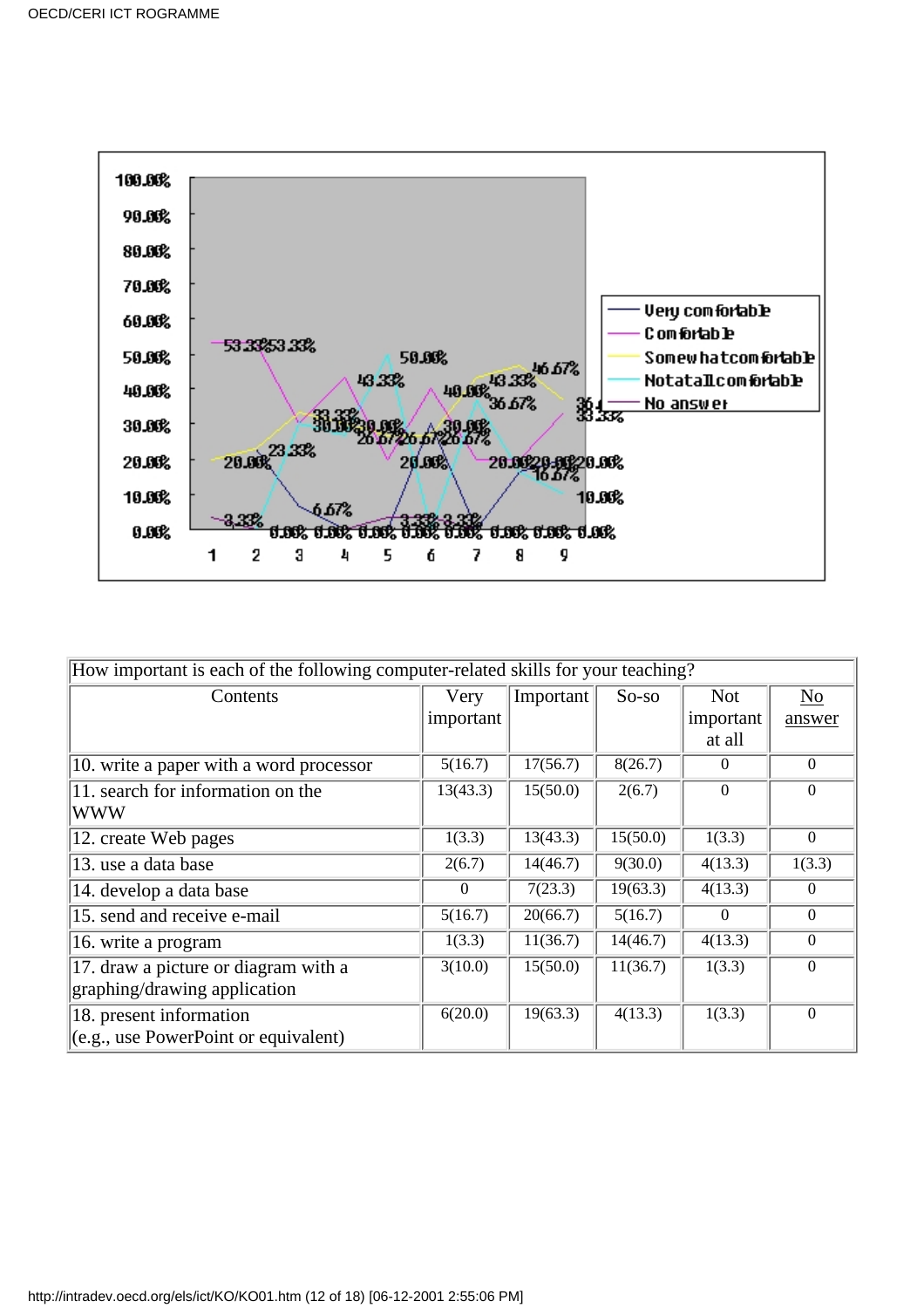

During the past school year, how often did your students on average do the following for the work  $\sqrt{2}$ you assigned?

| $\mu$ ou aborgrica.                                |            |            |                  |          |                  |
|----------------------------------------------------|------------|------------|------------------|----------|------------------|
| Contents                                           | Several    | Several    | A                | never    | No answer        |
|                                                    | times each | times each | few times        |          |                  |
|                                                    | week.      | month      |                  |          |                  |
| 19. use the World Wide Web                         | 11(36.7)   | 6(20.0)    | 9(30.0)          | 4(13.3)  | $\boldsymbol{0}$ |
| $ 20$ . create web pages                           | 1(3.3)     | 5(16.7)    | 10(33.3)         | 14(46.7) | $\boldsymbol{0}$ |
| $ 21$ . send or receive e-mail                     | 11(36.7)   | 6(20.0)    | 6(20.0)          | 7(23.3)  | $\boldsymbol{0}$ |
| 22. use a word processing program                  | 11(36.7)   | 9(30.0)    | 5(16.7)          | 5(16.7)  | $\mathbf{0}$     |
| [23. use a computer to play games                  | 2(6.7)     | 6(20.0)    | 9(30.0)          | 13(43.3) | $\theta$         |
| $ 24$ . use a spreadsheet                          | $\theta$   | 4(13.3)    | 9(30.0)          | 17(56.7) | $\boldsymbol{0}$ |
| $ 25$ . use a graphics program                     | $\Omega$   | 3(10.0)    | 13(43.3)         | 14(46.7) | $\boldsymbol{0}$ |
| $\overline{26}$ . join in an on-line forum or chat | 2(6.7)     | 11(36.7)   | 8(26.7)          | 9(30.0)  | $\mathbf{0}$     |
| room                                               |            |            |                  |          |                  |
| 27 use a presentation program                      | 11(36.7)   | 4(13.3)    | 4(13.3)          | 11(36.7) | $\overline{0}$   |
| (e.g., PowerPoint)                                 |            |            |                  |          |                  |
| 28. use an instructional                           | 6(20.0)    | 6(20.0)    | 8(26.7)          | 8(26.7)  | 2(6.7)           |
| program(including simulations)                     |            |            |                  |          |                  |
| $ 29.$ other computer uses (specify)               | 1(3.3)     | 1(3.3)     | $\boldsymbol{0}$ | 8(26.7)  | 20(66.7)         |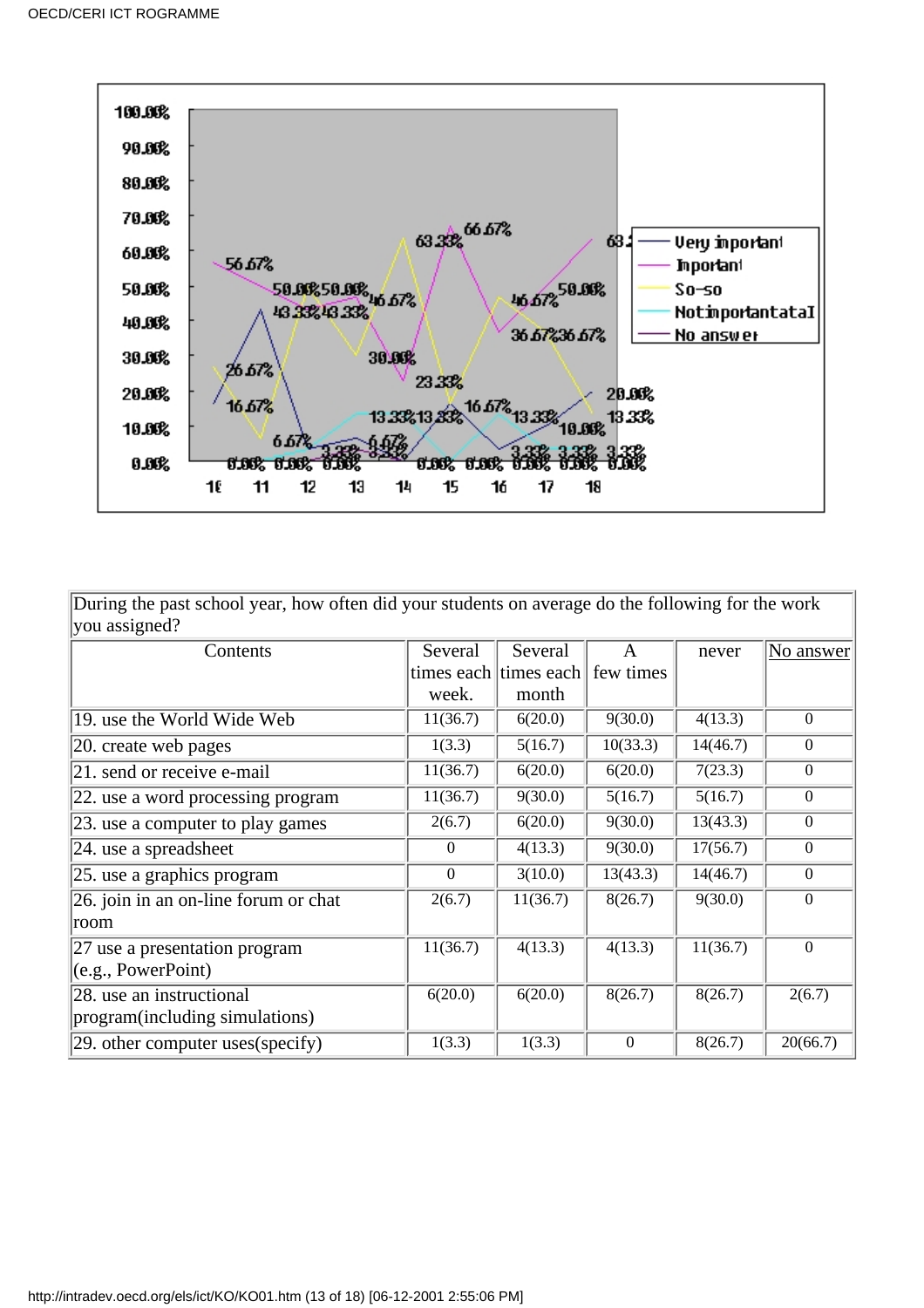

|                                                                                                                         | good                           |                                | fair                                             | Poor           |          |                            | N <sub>0</sub><br>answer |
|-------------------------------------------------------------------------------------------------------------------------|--------------------------------|--------------------------------|--------------------------------------------------|----------------|----------|----------------------------|--------------------------|
| 30. How would you rate your ability to use a<br>computer?                                                               | 5(16.7)                        |                                | 22(73.3)                                         |                |          | 2(6.7)                     | 1(3.3)                   |
| ; Answer questions 31-38 based on experiences or policies from the last school year.                                    |                                |                                |                                                  |                |          |                            |                          |
|                                                                                                                         |                                | Yes                            |                                                  | N <sub>o</sub> |          |                            |                          |
| 31. Was student computer use ever evaluated<br>for grading?                                                             | 22(73.3)                       |                                | 6(20.0)                                          |                | 2(6.7)   |                            |                          |
|                                                                                                                         | N <sub>o</sub><br>restrictions |                                | Some<br>Designated sites<br>restrictions<br>only |                |          |                            |                          |
| 32. If you assigned World Wide Web searching,<br>how much freedom did you allow students in<br>locating sites to visit? | $\Omega$                       |                                | $\overline{3(10.0)}$<br>26(66.7)                 |                |          | 1(3.3)                     |                          |
|                                                                                                                         |                                | Yes                            |                                                  | N <sub>o</sub> |          |                            |                          |
| 33. Did you create or modify a Web site with any<br>of the classes that you taught? (yes-no)                            |                                | 10(33.3)<br>19(63.3)<br>1(3.3) |                                                  |                |          |                            |                          |
|                                                                                                                         | all                            | Most                           |                                                  | some           |          | Very little                |                          |
| 34. What portion of the computer use in your<br>classes was directly related to the course content?                     | 4(13.3)                        | 16(53.3)                       | 9(30.0)                                          |                | $\Omega$ | 1(3.3)                     |                          |
| 35. What portion of the computer use that you<br>assigned was done by students individually?                            | 10(33.3)                       | 18(60.0)                       |                                                  | $\mathbf{0}$   |          | $\overline{0}$             | 2(6.7)                   |
|                                                                                                                         | Several<br>times<br>a week     | Several<br>times<br>a month    | A few<br>times                                   | Never          |          | N <sub>o</sub><br>computer |                          |
| 36. If you have a computer at home, how often<br>did you use it for preparing for teaching?                             | 9(30.0)                        | 11(36.7)                       | 8(26.7)                                          | 1(3.3)         |          | $\boldsymbol{0}$           | 1(3.3)                   |
|                                                                                                                         |                                | Yes                            |                                                  | N <sub>o</sub> |          |                            |                          |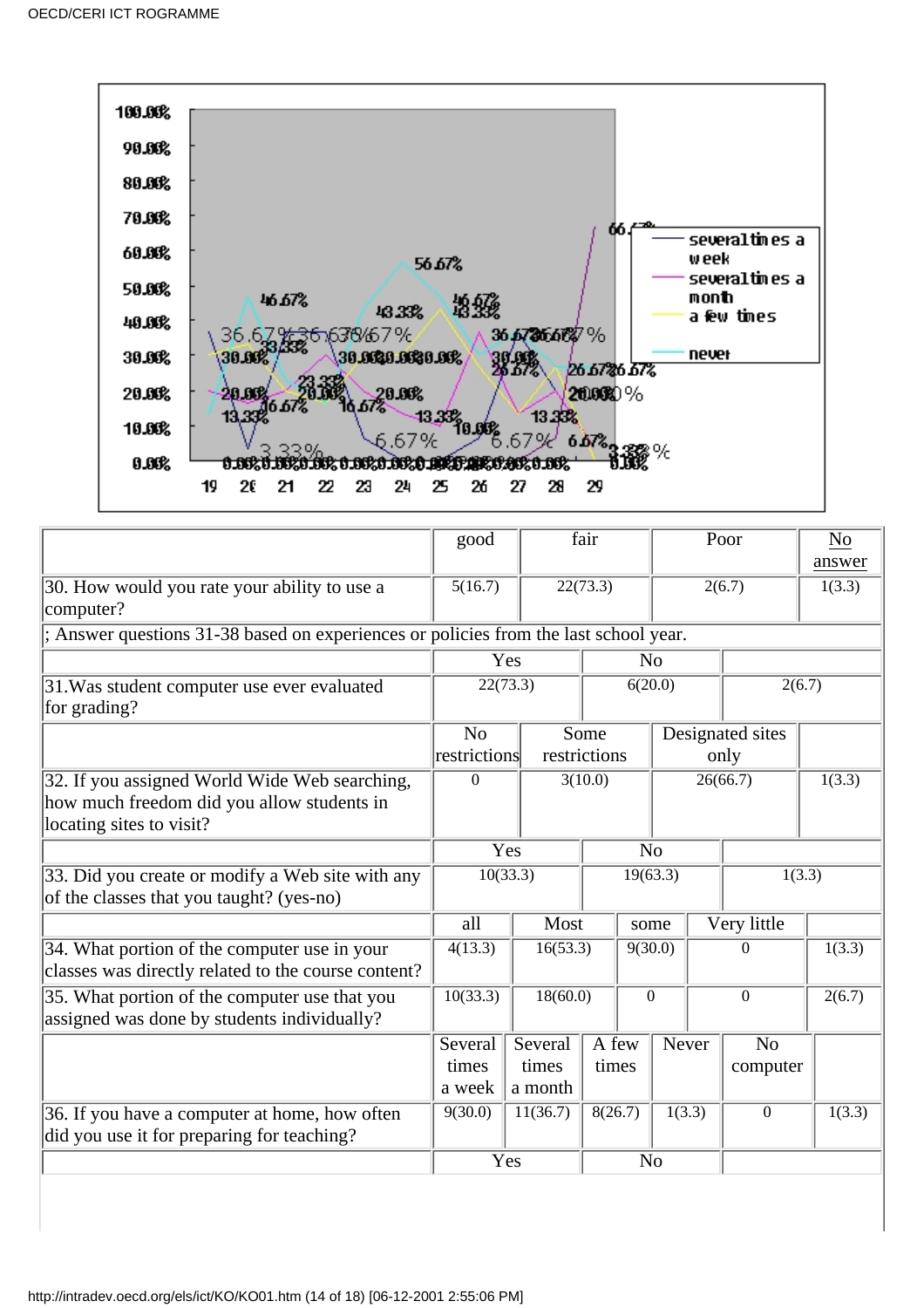| 37. Did you participate as a student or instructor<br>in a virtual course through the Internet/World<br>wide Web?                    | 11(36.7)          |          | 18(60.0) |          | 1(3.3) |         |        |
|--------------------------------------------------------------------------------------------------------------------------------------|-------------------|----------|----------|----------|--------|---------|--------|
| 38. Did you involve your students in collaborative<br>learning over the Internet/World Wide Web with<br>students from other classes? | 2(6.7)            |          | 27(90.0) |          | 1(3.3) |         |        |
| 39. Are your currently using technology to<br>collaborate with other teachers (professional chat<br>rooms, forums, or the like)?     | 18(60.0)          |          | 11(36.7) |          | 1(3.3) |         |        |
|                                                                                                                                      | More<br>than $12$ | $6 - 11$ |          | $1 - 5$  |        | None    |        |
| 40. How many e-mail messages do you send each<br>week on average? (more than $12, 6-11, 1-5$ , none)                                 | 4(13.3)           | 3(10.0)  |          | 19(63.3) |        | 3(10.0) | 1(3.3) |

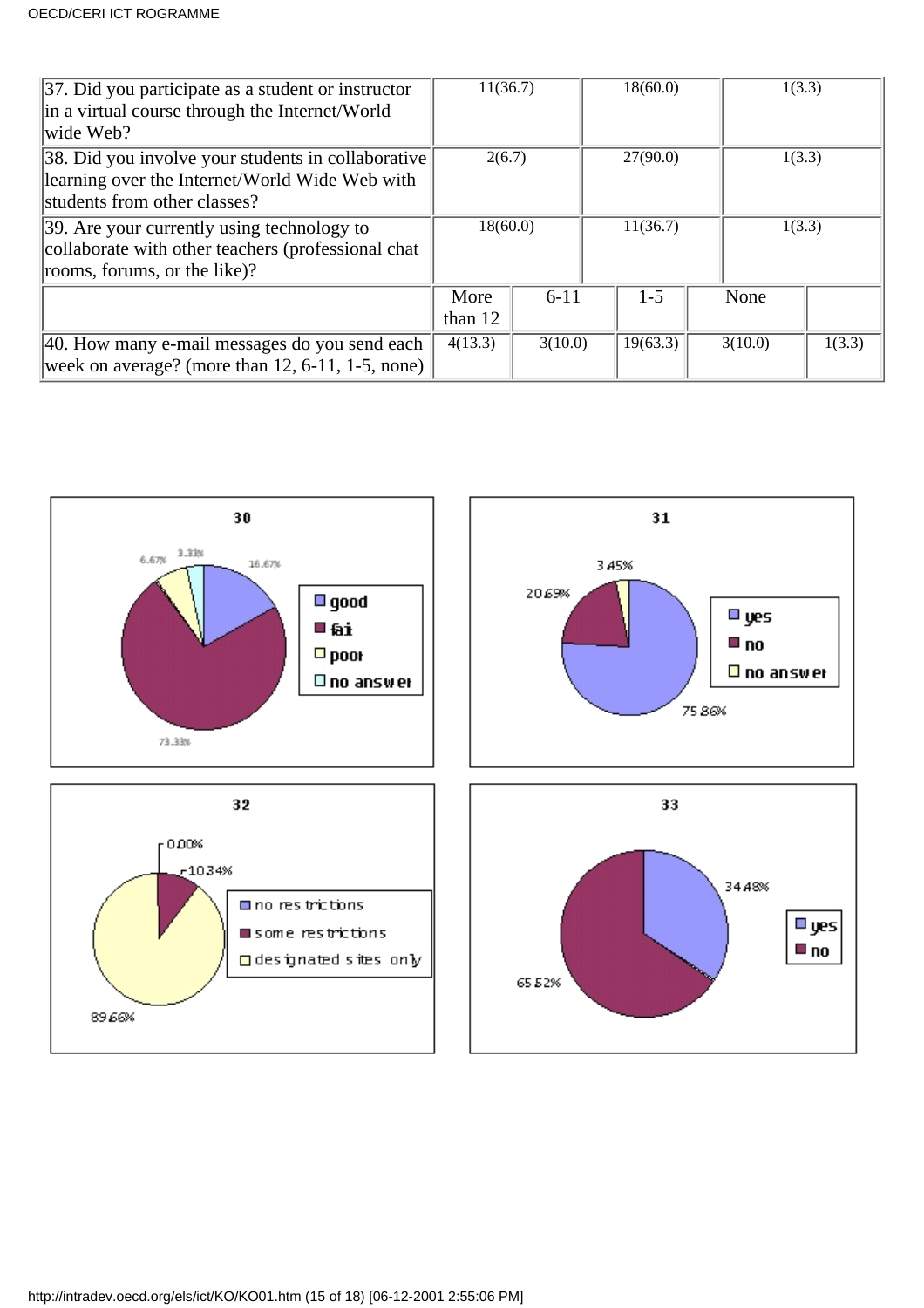









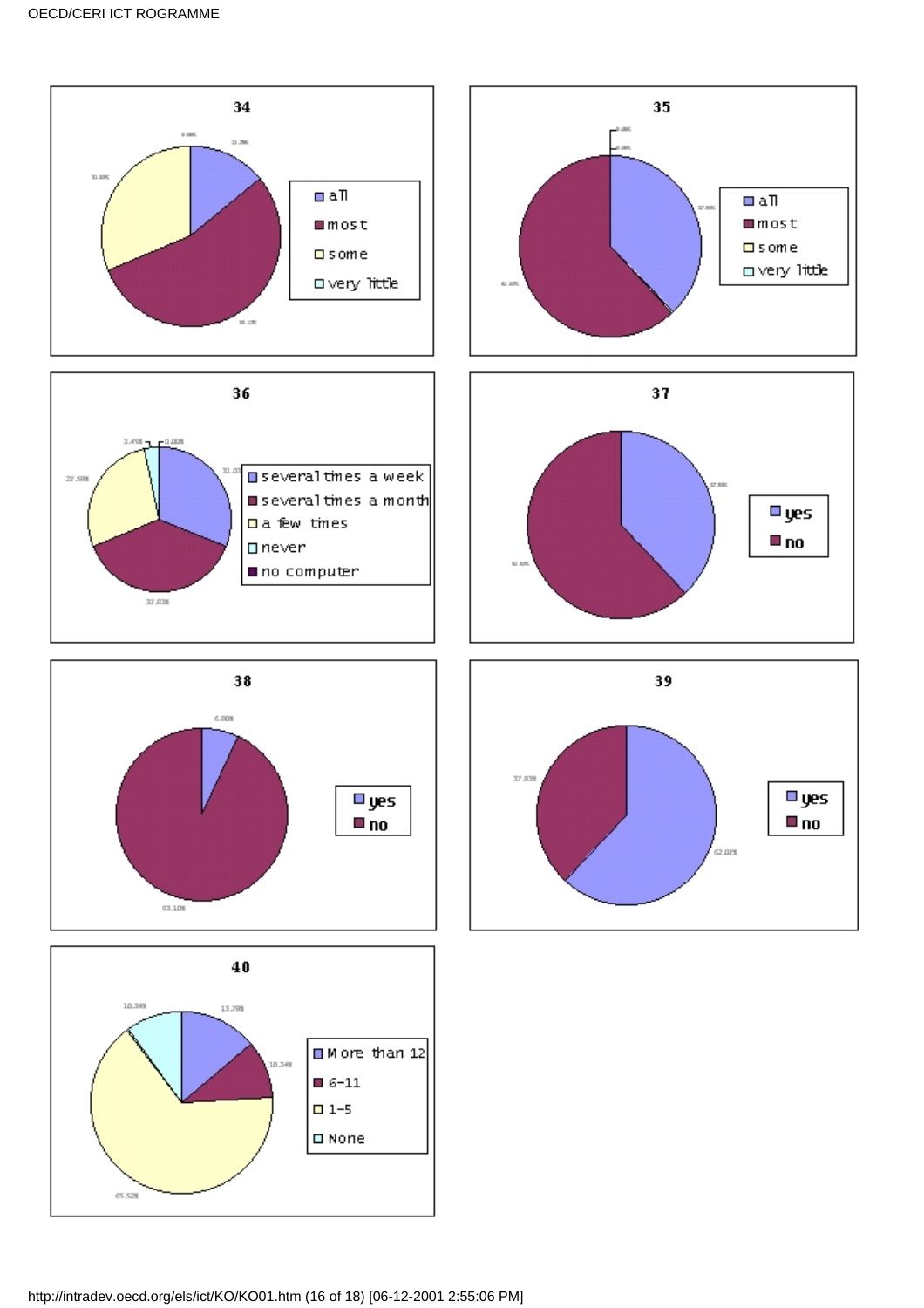| $\vert$ ; How many of the following have you ever done?              |          |                |           |
|----------------------------------------------------------------------|----------|----------------|-----------|
| Contents                                                             | Yes      | N <sub>0</sub> | No answer |
| $ 41$ . made changes to a computer s hardware                        | 8(26.7)  | 21(70.0)       | 1(3.3)    |
| 42. updated an application program<br>17(56.7)<br>12(40.0)<br>1(3.3) |          |                |           |
| (word processor, graphics program, etc.)                             |          |                |           |
| 43. recovered a damaged file                                         | 8(26.7)  | 21(70.0)       | 1(3.3)    |
| $ 44$ . created a web site                                           | 15(50.0) | 14(46.7)       | 1(3.3)    |
| 45. developed a data base                                            | 5(16.7)  | 24(80.)        | 1(3.3)    |



# **Appendix C: Other Related Material Index**